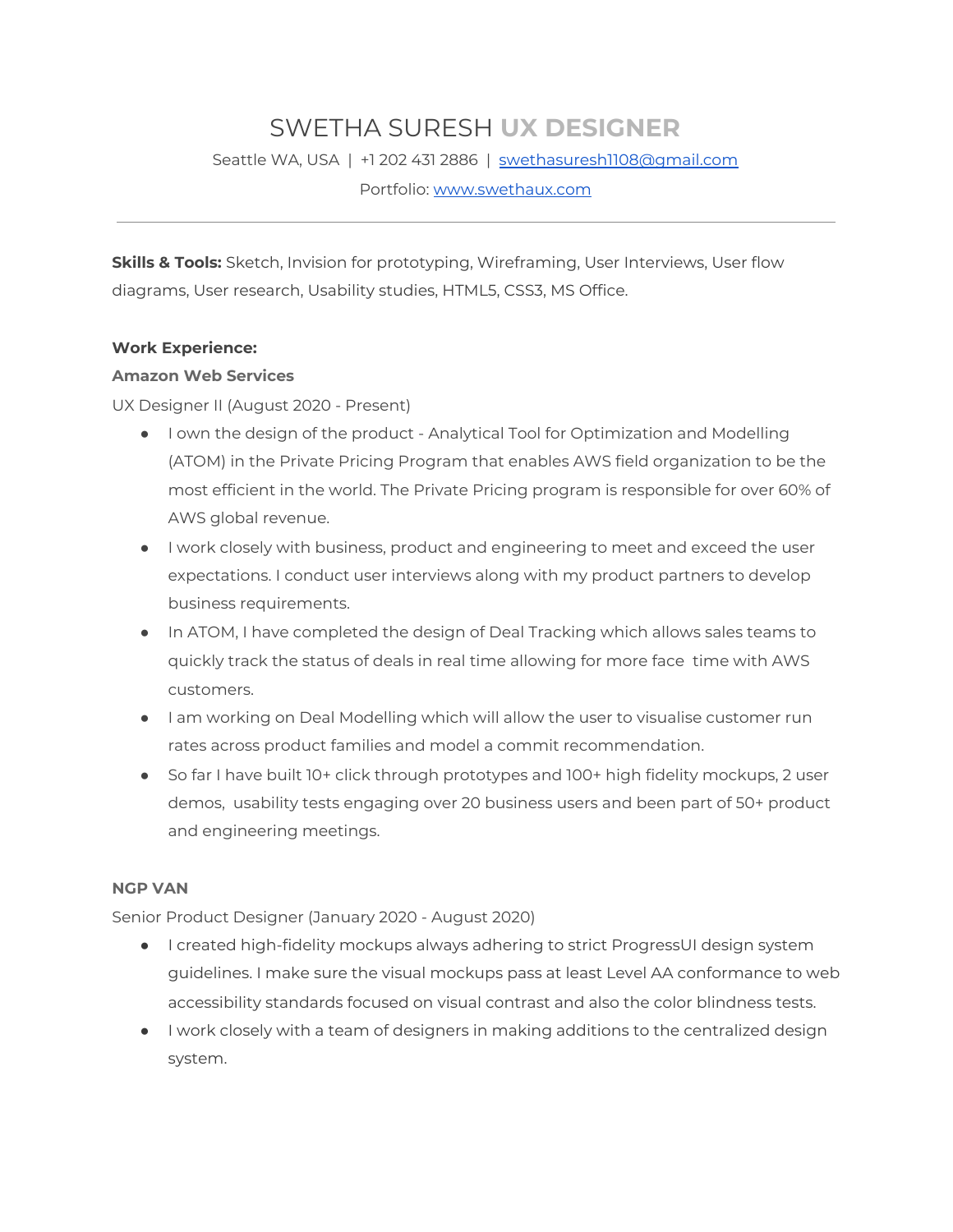- I co-own the testing and quality assurance of designed features with the assigned Product Manager. I construct and maintain a testable prototype to be presented to internal and external participants of the usability test and am responsible for producing recommendations for any areas that are flagged during or after the testing process.
- I draft write-ups of any remaining visual and behavioral documentation, including the results of the test for development. I attend engineering team sprint reviews to spot-check the team's progress and provide visual or behavioral guidance on any items that do not match the intended design of the feature.

## Product Designer (July 2018 - December 2019)

- I own the design of Political Fundraising and Compliance sections of the product.
- I conduct and compile research of competitive and non-competitive equivalents of the platform or related enterprise SaaS offerings or functionality.
- I maintain a strong knowledge of industry standards, UX laws, and competitive offerings to produce simple, modern, and expected workflows for our users.
- I have a strong relationship with engineering teams and with clear communication and understanding of HTML and CSS I hand off research, design, and final documentation to those implementing functionality in the platform. I have a clear understanding of modular design which is key to producing a stable, well-designed enterprise platform
- I established a framework for collecting and evaluating baseline results of the NPS. I assessed the effectiveness and suggested possible improvements or customization of the processes. I worked with detractors to close the loop.
- I used the LEMErs framework when conducting UX audits an existing area of the platform.

#### **Skcript**

#### UX Architect

- I Conducted product discovery workshops to define project goals, forming research questions, and conducting user research. Ideated and prototyped solutions for better user experience.
- Involved in the product design of a consumer facing mobile application and a client facing web application that feeds the mobile application.
- Worked on POCs for many projects to further the company's business goals.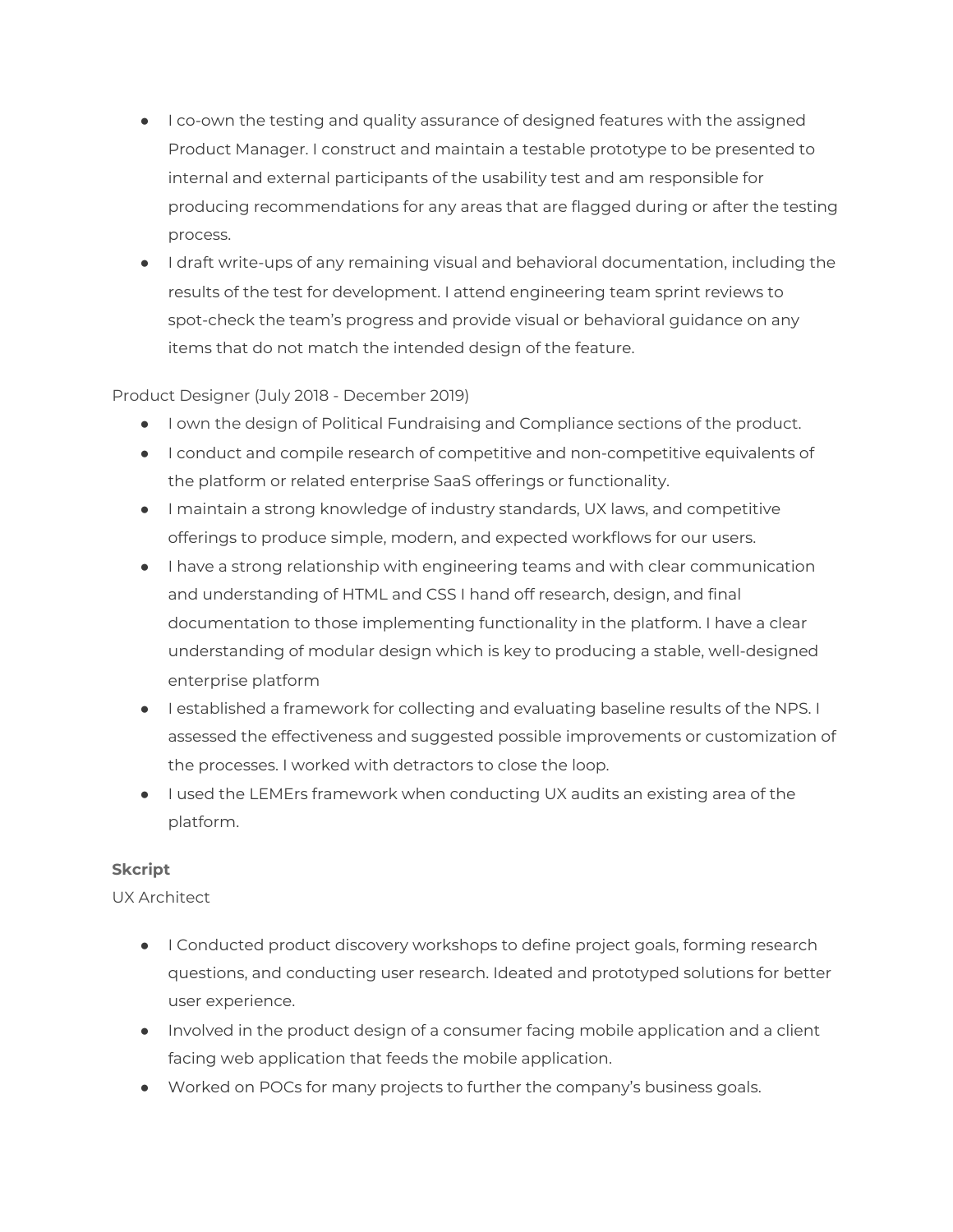- I conducted user research to create a pitch deck for a product which later went on to get funded for production.
- Designed the UX and UI for a blockchain based supply chain management portal.
- Involved in the redesign of an enterprise platform for System Administrators.
- Kickstarted S/LAB, a nested startup, an interdisciplinary lab where we work with design and technology to innovate, build and create. As a part of S/LAB, I initiated the Experience Design Center(EDC) which acts as a wing purely for experience design. We launched our first product under EDC in the first week March 2018.

## **Freelance UX Designer** (October 2016 - June 2018)

- User Experience Design for small businesses right from the discovery phase through design, validation and iteration.
- Involved in the process of setting up a small scale production business from start. (market research, procurement, production, marketing, sales, web services)
- Design of UI elements, logos and icons for startups.

## **Mentorship**

- UX Mentor, Springboard ( October 2018 December 2019 )
- UX Mentor, UXPA DC (March 2019 December 2019)
- UX Mentor, DesignLab ( January 2020 December 2019 )

## **Education**

- Post-Graduate Diploma in Urban Design 2014-2015 Cardiff University, United Kingdom
- Bachelor of Architecture 2009-2014 SRM University, India.

## **Certification**

- Fundamentals of Product Management 2018 Stanford Continuing Education
- Certificate in User Experience Design 2016 Springboard